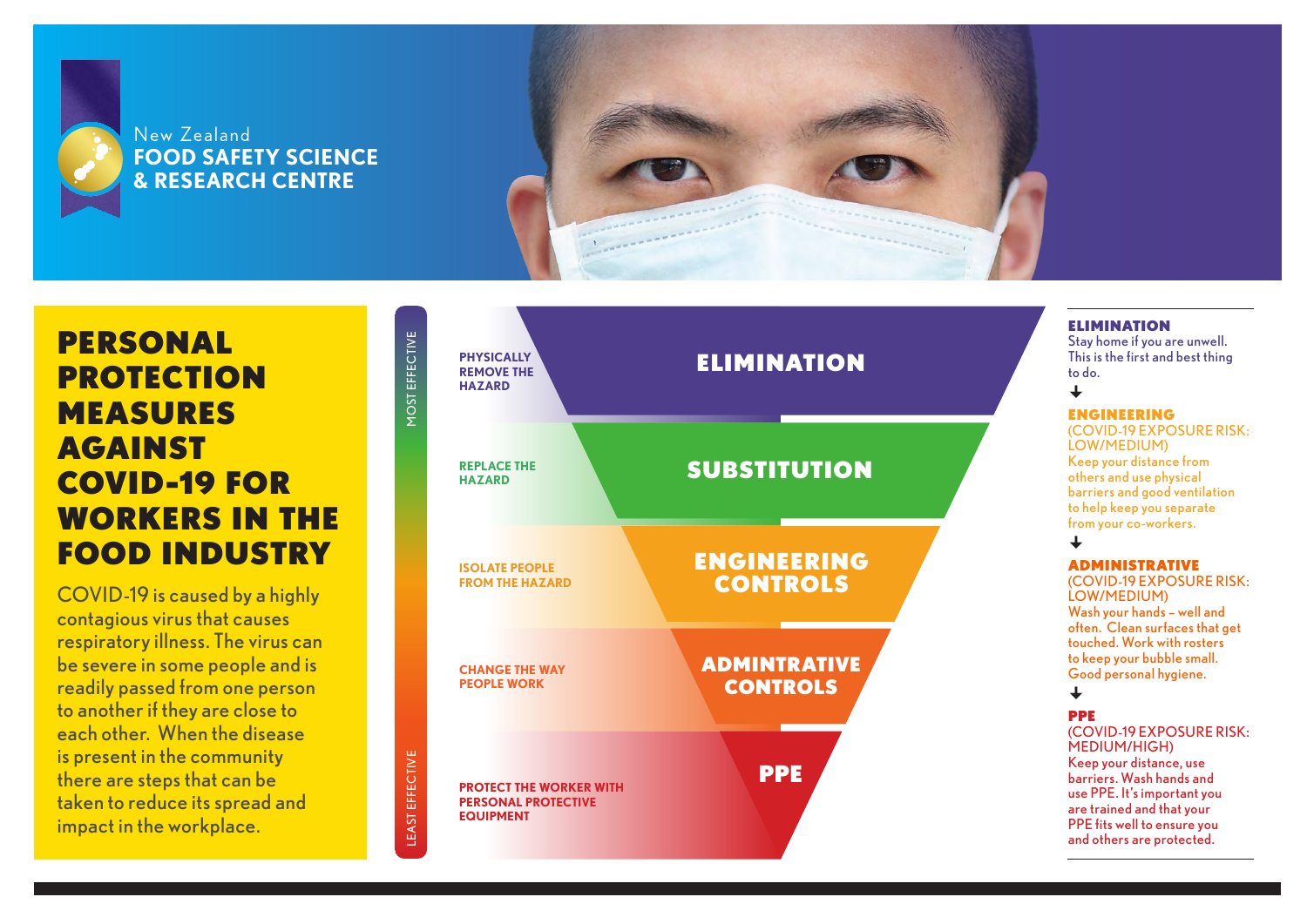| <b>COVID-19</b><br><b>EXPOSURE RISK</b><br><b>AT WORK</b> | <b>EXPOSURE RISK DESCRIPTION</b>                                                                                           | <b>PROTECTION MEASURES</b> |                                  |                                                       |                                       |                                 |                                       |                                    |                                 |
|-----------------------------------------------------------|----------------------------------------------------------------------------------------------------------------------------|----------------------------|----------------------------------|-------------------------------------------------------|---------------------------------------|---------------------------------|---------------------------------------|------------------------------------|---------------------------------|
|                                                           |                                                                                                                            | <b>HAND HYGIENE</b>        | <b>SOCIAL</b><br><b>DISTANCE</b> | <b>COUGH</b><br><b>AND SNEEZE</b><br><b>ETIQUETTE</b> | <b>ADEQUATE</b><br><b>VENTILATION</b> | <b>FACEMASKS</b>                | <b>GLOVES</b>                         | <b>GOWN OR</b><br><b>COVERALLS</b> | <b>EYE</b><br><b>PROTECTION</b> |
| <b>LOW/ MEDIUM</b>                                        | Workers who can maintain more than one<br>metre contact distance from other people<br>or can implement protective barriers |                            |                                  |                                                       |                                       |                                 |                                       |                                    |                                 |
| <b>MEDIUM</b>                                             | Workers who may be unable to maintain<br>more than one metre contact distance from<br>other people                         |                            |                                  |                                                       |                                       | <b>Cloth or</b><br>Surgical     | <b>If direct</b><br>contact is likely |                                    | Not previously<br>recommended*  |
| <b>MEDIUM/HIGH</b>                                        | Workers who cannot maintain at least one<br>metre contact distance from other people                                       |                            |                                  |                                                       |                                       | Surgical/cloth<br>or Respirator |                                       |                                    | Not previously<br>recommended*  |

**E GLOVES** have low defect rates and high tensile strength the material. These gloves have **BETTER PROTECTION CALS AND INFECTIOUS ORGANISMS THAN OTHER GLOVE TYPES.** Also seen as a better alternative for contact dermatitis sufferers

less expensive and are comfortable to wear. These gloves orotection against viruses. However, durability is low after posure to chemicals (including ethanol). This decreases gainst virus particles. $^5$  Useful as the outer gloves in some ause contact dermatitis for some workers.

ve a similar protection against viruses as latex gloves and they nt to many chemicals (except ethanol). Tensile strength is and polyurethane making them a little less comfortable and aring. Also seen as a better alternative for contact dermatitis tex. $^5$ 

I polyvinyl chloride gloves are less durable and have higher

## ASSESSMENT OF COVID-19 EXPOSURE RISK AND SUGGESTED **PROTECTION MEASURES<sup>1</sup>**

FOOD SAFETY SCIENCE<br>& RESEARCH CENTRE<br>& RESEARCH CENTRE The information provided here is to guide employers and staff in deciding on the most appropriate protection measures. The following protection measures are when physical distancing is required by NZ Alert Levels 2, 3 and 4.

| <b>DISPOSABLE PPE</b> | <b>RECOMMENDED USE</b>                                                                                                                                                                                                                                                                                                                                                                                                                                                                                                                                                                                                                                                           | <b>KEY QUALITY PARAMETERS</b>                                                                                                                                                                                                                                                                                                                                                                                                                                                       | <b>EFFICACY INFORMATION</b>                                                                                                                                                                                                                                                                                                                                                                                                                                                                                                                                                                                                                                                                      |
|-----------------------|----------------------------------------------------------------------------------------------------------------------------------------------------------------------------------------------------------------------------------------------------------------------------------------------------------------------------------------------------------------------------------------------------------------------------------------------------------------------------------------------------------------------------------------------------------------------------------------------------------------------------------------------------------------------------------|-------------------------------------------------------------------------------------------------------------------------------------------------------------------------------------------------------------------------------------------------------------------------------------------------------------------------------------------------------------------------------------------------------------------------------------------------------------------------------------|--------------------------------------------------------------------------------------------------------------------------------------------------------------------------------------------------------------------------------------------------------------------------------------------------------------------------------------------------------------------------------------------------------------------------------------------------------------------------------------------------------------------------------------------------------------------------------------------------------------------------------------------------------------------------------------------------|
| <b>GLOVES</b>         | Ideally a worker would use two pairs of gloves.<br>• Inner pair of gloves to cover the skin with a longer cuff to cover the<br>gap between glove and coverall sleeves.<br>Outer pair of gloves on top of inner gloves ('working gloves') and<br>should be suitable for the task the worker has to perform.<br>Remove the outer gloves before touching other PPE items with the<br>inner gloves.<br>The use of two pairs of gloves may not be practical for some work<br>environments so select highly durable and tensile glove as an<br>alternative.<br>BE CAREFUL REMOVING GLOVES AS TRANSFER OF VIRUS FROM THE<br><b>GLOVES TO THE HANDS OFTEN OCCURS DURING THIS STEP.</b> 3 | Do not use expired gloves.<br>Choose gloves that have:<br>• Low defect rates to reduce exposure to chemicals and infectious<br>organisms through the glove material.<br>• High tensile strength and durability to give better comfort during use<br>and less breakages.<br>Strong chemical durability.<br>Note CONTACT WITH 70% ETHANOL CAUSES DEGRADATION OF<br>MOST GLOVE TYPES, causing more defects and allowing bacteria or<br>viruses through to the next layer. <sup>5</sup> | <b>POLYURETHANE GLOVES</b> have low<br>and durability of the material. These g<br><b>AGAINST CHEMICALS AND INFECTI</b><br><b>TYPES.</b> Also seen as a better alternat<br>than latex. <sup>5</sup><br>Latex gloves are less expensive and a<br>have moderate protection against vir<br>use and after exposure to chemicals (<br>the protection against virus particles.<br>situations. Can cause contact dermat<br>Nitrile gloves have a similar protectio<br>are more resistant to many chemicals<br>lower than latex and polyurethane ma<br>more prone to tearing. Also seen as a<br>sufferers than latex. <sup>5</sup><br>Polyethylene and polyvinyl chloride g<br>defect rates. <sup>5</sup> |



## PERSONAL PROTECTION MEASURES AGAINST COVID-19 FOR WORKERS IN THE FOOD INDUSTRY

## RECOMMENDED USE FOR DISPOSABLE PPE2

\* Not previously recommended by the Ministry of Health regarding influenza pandemics but a recent review suggested eye protection would give additional protection if used with the other PPE.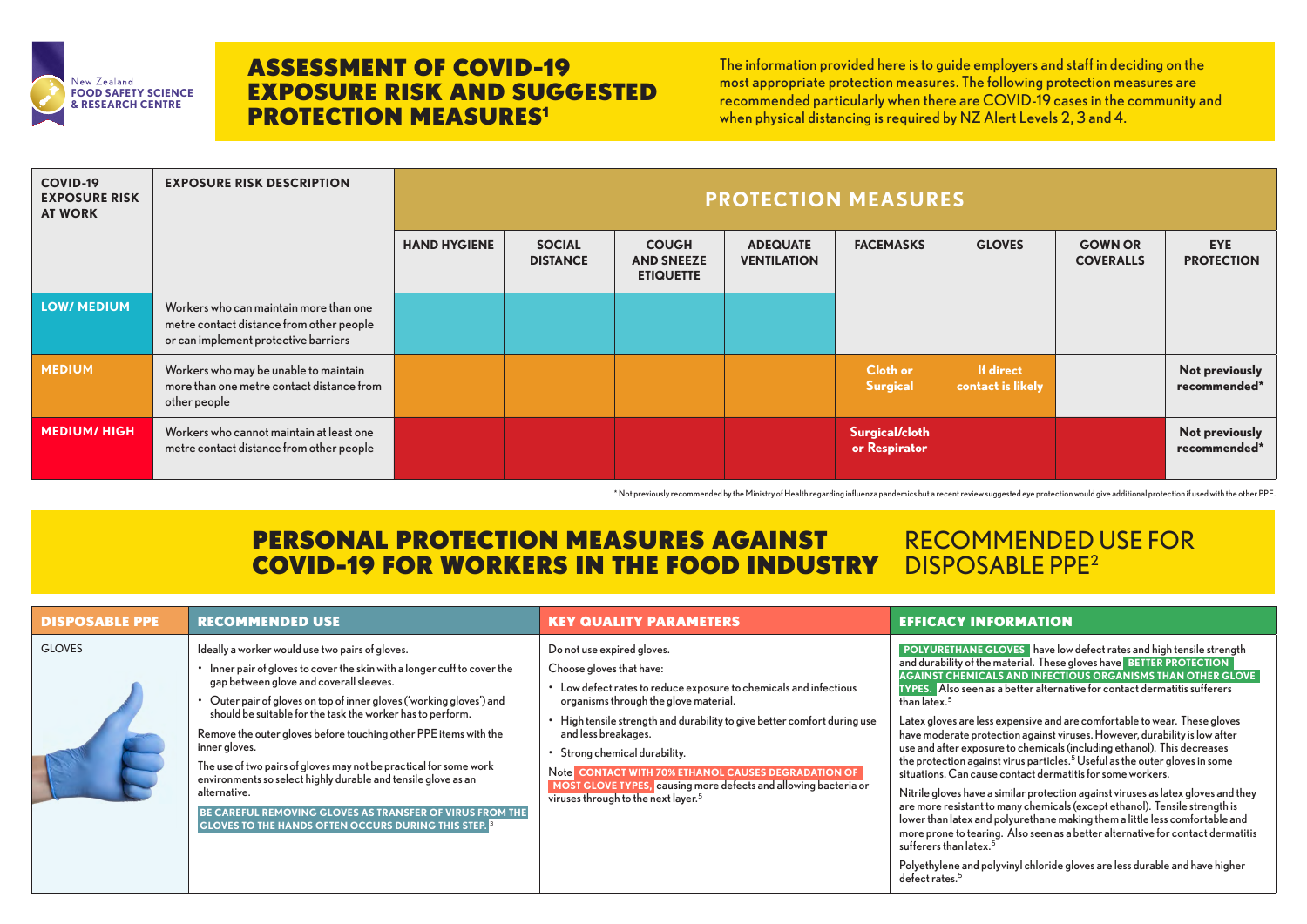Evidence for the effectiveness of wearing cloth facemasks to prevent the spread of COVID-19 is not conclusive.<sup>6,16</sup> However, a recent review shows that resulted in a reduction of risk of infection.<sup>24</sup>

> **ethat CLOTH FACEMASKS ARE THE LEAST EFFECTIVE** ssion but that it is probable they are **BETTER THAN K.** <sup>10, 11, 12, 13</sup>

hat the risk of self-contamination from facemasks (cloth or surgical) to the worker may outweigh the potential benefits.<sup>6</sup> Selfoccur when a worker touches the mask surface and then  $\alpha$  transferring virus to the face.

 $\epsilon$  fectiveness of wearing surgical facemasks to prevent the spread of COVID-19 is also not conclusive.<sup>6</sup> However, a recent review shows ask use resulted in a reduction of risk of infection. $^{\rm 13}$ 

> **CORGICAL MASKS PROVIDE BETTER ROTECTION THAN CLOTH FACEMASKS** 10, 11  **ALTIMITY ON THE NUMBER OF LAYERS FORMING**

hrough different models of surgical masks can vary from  $\epsilon$ en for masks made by the same supplier.<sup>4</sup>

If-contamination from facemasks to the worker may outweigh the potential benefits.<sup>6</sup> Self-contamination can occur when a mask surface and then the face, potentially transferring

> **PROVIDE STRONG PROTECTION AGAINST PLETS AND AEROSOLS, better than surgical or cloth**

rs do not give 100% protection and may also not give the  $\frac{1}{4}$ 

t the efficacy of wearing gowns or coveralls against not  $\alpha$  been identified.<sup>8</sup>

| <b>DISPOSABLE PPE</b>                                                       | <b>RECOMMENDED USE</b>                                                                                                                                                                                                                                                                                                                                                                                                                                                                    | <b>KEY QUALITY PARAMETERS</b>                                                                                                                                                                                                                                                                                                                                                                                                                                                                                                                                                                                                                                                                                                                          | <b>EFFICACY INFORMATION</b>                                                                                                                                                                                                                                                                                                                                                                                                                                                                                               |
|-----------------------------------------------------------------------------|-------------------------------------------------------------------------------------------------------------------------------------------------------------------------------------------------------------------------------------------------------------------------------------------------------------------------------------------------------------------------------------------------------------------------------------------------------------------------------------------|--------------------------------------------------------------------------------------------------------------------------------------------------------------------------------------------------------------------------------------------------------------------------------------------------------------------------------------------------------------------------------------------------------------------------------------------------------------------------------------------------------------------------------------------------------------------------------------------------------------------------------------------------------------------------------------------------------------------------------------------------------|---------------------------------------------------------------------------------------------------------------------------------------------------------------------------------------------------------------------------------------------------------------------------------------------------------------------------------------------------------------------------------------------------------------------------------------------------------------------------------------------------------------------------|
| <b>CLOTH</b><br><b>FACEMASK</b>                                             | Mainly recommended for PREVENTING THE SPREAD of respiratory<br>droplets, possibly containing virus, FROM THE WEARER TO OTHERS.<br>May partially protect the wearer by preventing large virus-containing<br>droplets or splatter entering the wearer's mouth and nose.<br><b>CLOTH FACEMASKS DO NOT PROTECT THE WEARER FROM</b><br>BREATHING IN SMALL PARTICLES (SUCH AS VIRUSES), GASES, OR<br><b>CHEMICALS IN THE AIR.</b>                                                               | Do not require a fit (to the face) test.<br>Should be made with AT LEAST THREE LAYERS OF CLOTH: 13,16<br>• An outer water-resistant layer (eg. polypropylene).<br>• One or more filter layers (polypropylene or cotton).<br>• An inner absorbent layer (eg. cotton).<br>Elastic material, or adding protective coatings to the outer layer are not<br>recommended. <sup>16</sup><br>The facemask should cover the nose and below the chin and fit snugly<br>against the sides of the face. <sup>7</sup><br>The cloth facemasks need to be easily cleaned without causing<br>distortion.                                                                                                                                                                | Evidence for the effectiveness of wea<br>spread of COVID-19 is not conclusive<br>cloth facemask use resulted in a reduc<br>Many reports agree that CLOTH FAC<br>in reducing transmission but that it is p<br><b>WEARING NO MASK.</b><br>10, 11, 12, 13<br>It should be noted that the risk of self-<br>or surgical) to the worker may outwei<br>contamination can occur when a worl<br>the face, potentially transferring virus                                                                                           |
| <b>SURGICAL</b><br><b>FACEMASK</b>                                          | Recommended for PREVENTING THE SPREAD of respiratory droplets,<br>possibly containing virus, FROM THE WEARER TO OTHERS.<br>May act as a protective barrier for the wearer by preventing large virus-<br>containing droplets or splatter entering the wearer's mouth and nose.<br>Designed to be single-use and discarded. <sup>16</sup><br>SURGICAL FACEMASKS DO NOT PROTECT THE WEARER FROM<br>BREATHING IN SMALL PARTICLES (SUCH AS VIRUSES), GASES, OR<br><b>CHEMICALS IN THE AIR.</b> | Do not require a fit (to the face) test.<br>The protective efficacy of disposable facemasks varies depending on<br>type of material used to make the facemask.<br>If marked IIR, surgical masks also protect user against splashes.                                                                                                                                                                                                                                                                                                                                                                                                                                                                                                                    | Evidence for the effectiveness of wea<br>spread of COVID-19 is also not concl<br>that surgical facemask use resulted in<br>Generally agreed that <b>SURGICAL N</b><br><b>TRANSMISSION PROTECTION THAN</b><br><b>ALTHOUGH THIS MIGHT DEPEND O</b><br><b>THE CLOTH MASK.</b> 13<br>Virus penetration through different m<br>20.5% to 84.5% even for masks mad<br>Again, the risk of self-contamination f<br>outweigh the potential benefits. <sup>6</sup> Self<br>worker touches the mask surface and<br>virus to the face. |
| <b>RESPIRATORS</b><br>(FILTERING HALF MASKS)                                | <b>PROTECTS THE WEARER against breathing in droplets (containing</b><br>virus) and other particles.<br>May have strong potential for CONTROLLING THE SPREAD OF<br><b>RESPIRATORY DROPLETS</b> from the wearer to others. <sup>15</sup><br>BEARDS/MOUSTACHES CREATE SEALING PROBLEMS between the<br>face and mask edges.                                                                                                                                                                   | <b>REQUIRE A FIT (TO THE FACE) TEST</b> to verify there is no leakage<br>between the face of the user and the respirator.<br>Many are not certified splash proof, especially if they have an un-<br>covered exhalation valve.<br>Different classes give different levels of protection. The most commonly<br>used is the US class N95 RESPIRATOR (equivalent to the EU FFP2<br>class or the AS/NZS P2) that is supposed to FILTER AT LEAST 95% OF<br>AIRBORNE PARTICLES. There are other respirators available that<br>can filter at least 80% (EU class FFP1) or 99% of airborne particles (EU<br>class FFP3/US class 99). Note that the Chinese KN95 respirator class<br>is not certified in NZ and has some issues with fitting snugly on the face. | Respirators (eg. N95 class) PROVID<br><b>BIOLOGICAL DROPLETS AND AERC</b><br>marks. <sup>13</sup><br>Note that respirators do not give 100<br>level of protection advertised. <sup>4</sup>                                                                                                                                                                                                                                                                                                                                |
| GOWNS,<br><b>COVERALLS</b><br><b>AND</b><br><b>SEPARATE</b><br><b>HOODS</b> | Protects the skin and clothing of the wearer.<br>A hood offers protection against splashes on the face area.                                                                                                                                                                                                                                                                                                                                                                              | Composed of splash proof material and seams that are fluid, aerosol,<br>and particle-proof.<br>Coveralls preferably hooded with elastic wrists and ankles. Zippers of<br>coveralls should be covered by a particle-tight and splash-poof flap with<br>an adhesive strip.<br>Integrated surgical Facemask.                                                                                                                                                                                                                                                                                                                                                                                                                                              | Evidence looking at the efficacy of we<br>wearing them has not been identified.                                                                                                                                                                                                                                                                                                                                                                                                                                           |

## RECOMMENDED USE FOR DISPOSABLE PPE<sup>2</sup>



## PERSONAL PROTECTION MEASURES AGAINST COVID-19 FOR WORKERS IN THE FOOD INDUSTRY